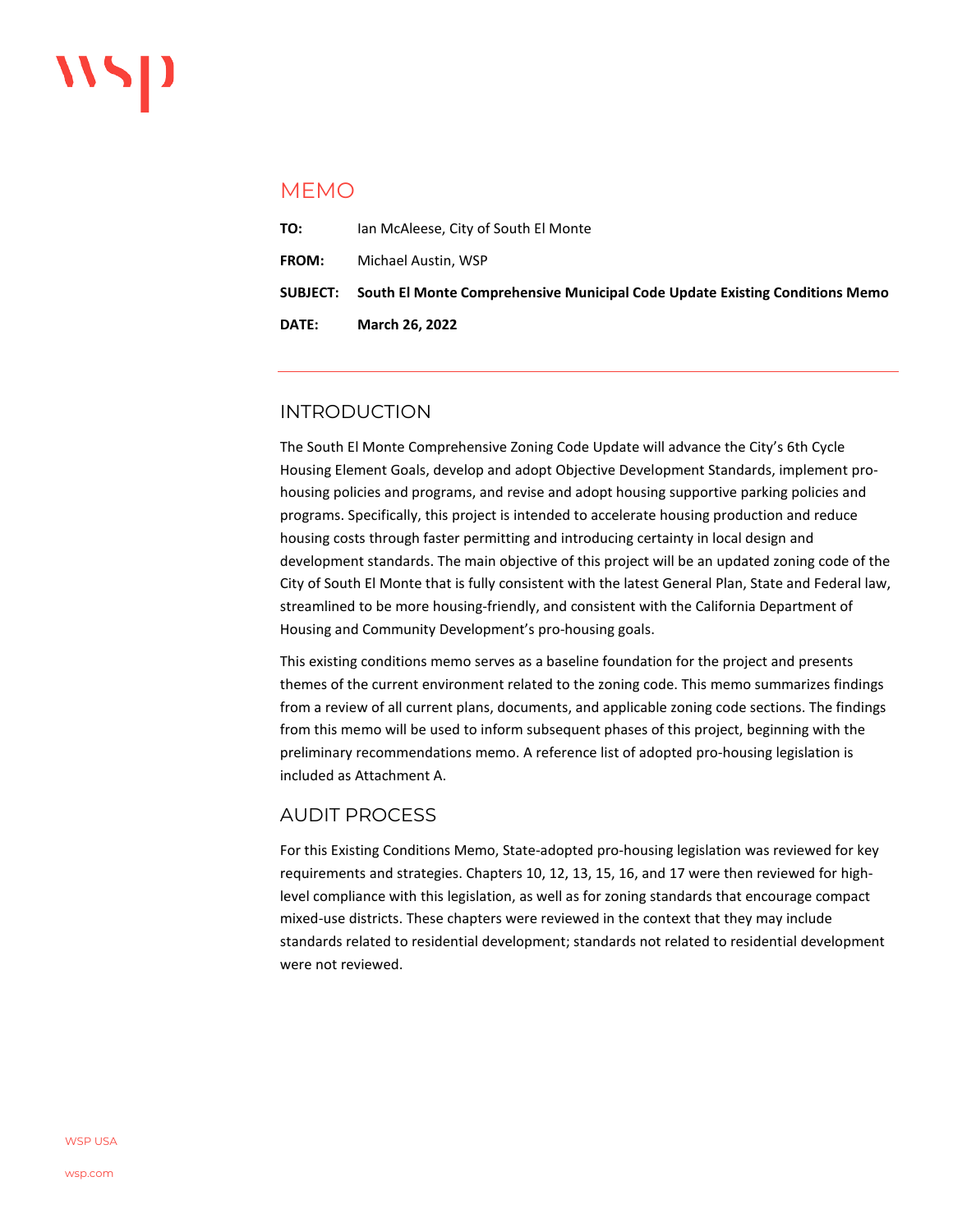## AUDIT FINDINGS

### **PROGRAM AND POLICY AUDIT**

The Adopted 6th Cycle Housing Element sets a goal for the City to provide opportunities for housing development through a range of density and housing types to accommodate current and future needs, including the need for lower-income and special needs households. The Housing Element plans a transition from mixed-density neighborhoods to higher density development through strategies such as rezoning; transitioning Manufacturing zoned areas to Commercial-Residential zoning designations is identified as a primary rezone. Additionally, the Housing Element plans to review and remove local regulatory constraints on housing development; a zoning code update to accommodate higher density housing through streamlining, guiding, and incentivizing developers to apply for development permits; and a streamlined ADU permitting process. The Land Use Element identifies several themes that are reinforced in the Housing Element, including

- conflicting residential and industrial land uses,
- the limited amount of vacant land, and
- limitations that regulatory constraints pose to new multi-family housing development.

Policies that center on preserving existing single-family neighborhoods may be inconsistent with Housing Element guiding principles of encouraging multi-family developments. Policies related to the creation of commercial development are consistent with the Housing Element goals of rezoning Manufacturing zones to Commercial-Residential zones as a way of addressing housing needs.

To ensure public health, safety, and the general welfare, the Municipal Code designates certain districts and control the uses of the land, the use and design of structures, open spaces, parking, and population density. Regulations specific to residential uses intend to appropriately locate areas for a variety of housing types and dwelling unit densities consistent with the General Plan. The current regulations allow for low- and medium-low densities for residential zones, which may act as a barrier to medium-density residential development. Zoning regulations may not articulate support for missing middle housing.

The current structure of the Municipal Code includes a comprehensive index that makes it easily searchable. Definitions for relevant terms are provided at the beginning of each section, a few of which may require an update. While some chapters of the Municipal Code include tables that summarize the development standards for certain zones, this inclusion is not consistent. Chapters missing development standards summary tables, including those dedicated to singlefamily and multiple residential zones, may be more difficult to read and interpret.

The Municipal Code presents many references to standards set by the County of Los Angeles, such as the Los Angeles County Building Code, and the State of California, such as the Government Code, and in some instances reference years of most recent revisions that may be outdated. Throughout the Municipal Code, specific terms are not always used consistently which leads to discrepancies among some subsections. Some subsections establishing standards for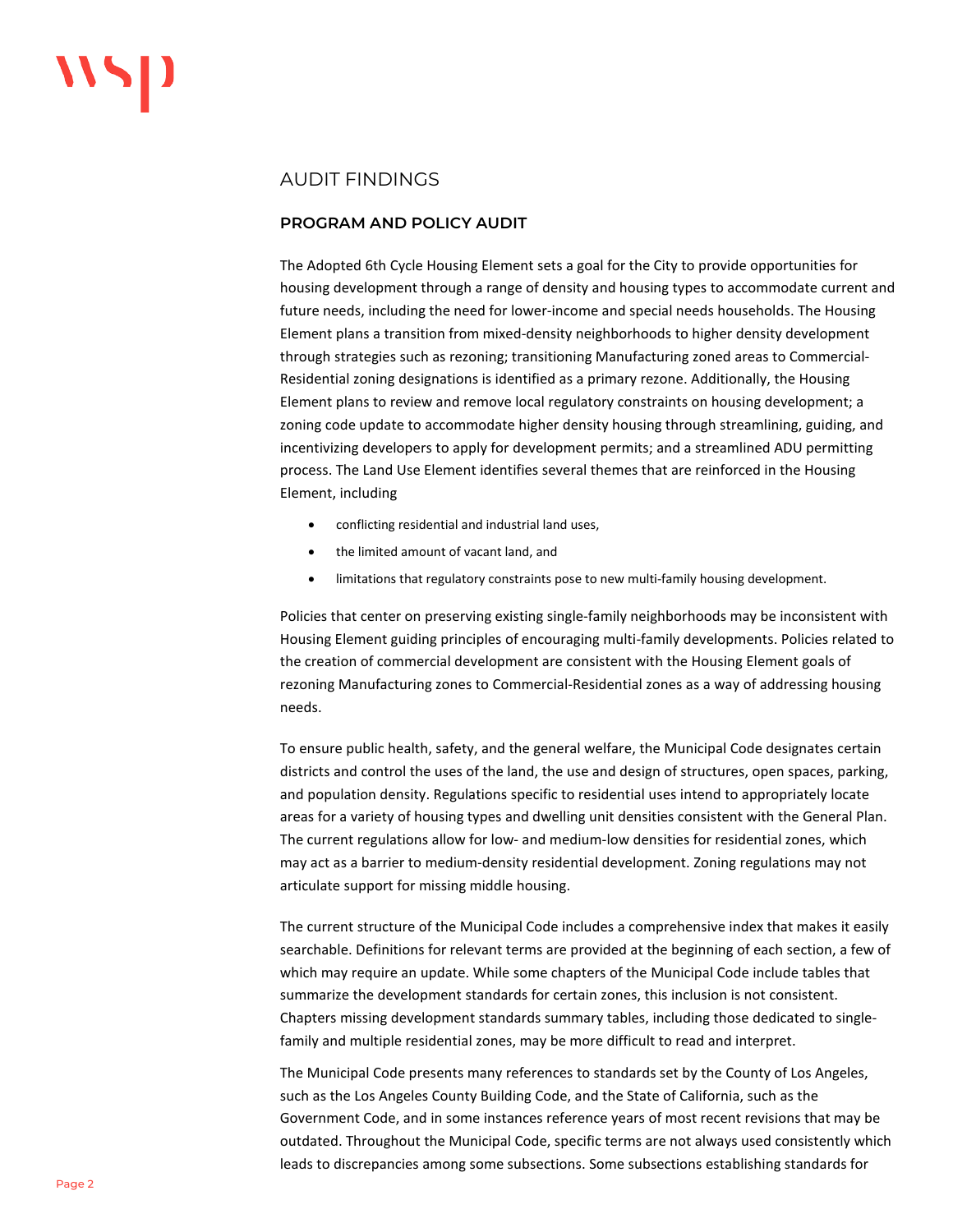# "

housing construction are focused and firm in their content such that portions are contrary to recent State housing legislation, such as Senate Bill (SB) 9 mandating ministerial approval of urban lot splits. Other subsections, such as the Accessory Dwelling Unit subsection, are largely in compliance with recent State law, such as Assembly Bill (AB) 68. Some subsections that center heavily on reference to State law, such as the Density Bonus subsection, as mostly compliant and require moderate-scale revisions. In general, standards related to State-mandated streamlined ministerial approval for certain housing development projects, such as SB 35 and AB 1174, are not present; neither are State-mandated standards relating to residentially-zoned parcels identified in the City's Housing Element. Some subsections related to higher-density housing, such as the Residential Condominiums subsection, use cautionary language that may discourage higher-density development and may contribute to negative community perception of such development. Chapters are varying lengths; the Zoning chapter in particular is organized in many subsections and includes separate subsections for many zoning designations as well as certain types of housing, which may contribute to standards affecting housing being located in multiple subsections.

### **STAFF INTERVIEW**

An interview with City staff was conducted to determine themes of how the zoning code's structure and contents impacts its use and utility. Key themes centered on:

- inconsistencies related to language, standards, and procedures throughout different portions of the zoning code due to multiple previous rounds of spot-revisions without conformance amendments;
- inconsistencies in policy structure resulting from an organization structure that does not consistently gather all related policy information in dedicated sections;
- a general zoning code structure that is difficult for users to navigate when searching for specific information;
- word choice and syntax that may lead to multiple interpretations of policy language; and
- zoning standards that do not allow for adequate mixed-use zones with a strong sense of place.

#### **NEXT STEPS**

Recommendations for code revisions and updates will be summarized in the upcoming *Preliminary Recommendations Memo*.

### **ATTACHMENTS**

• Attachment A: Reference list of adopted pro-housing legislation